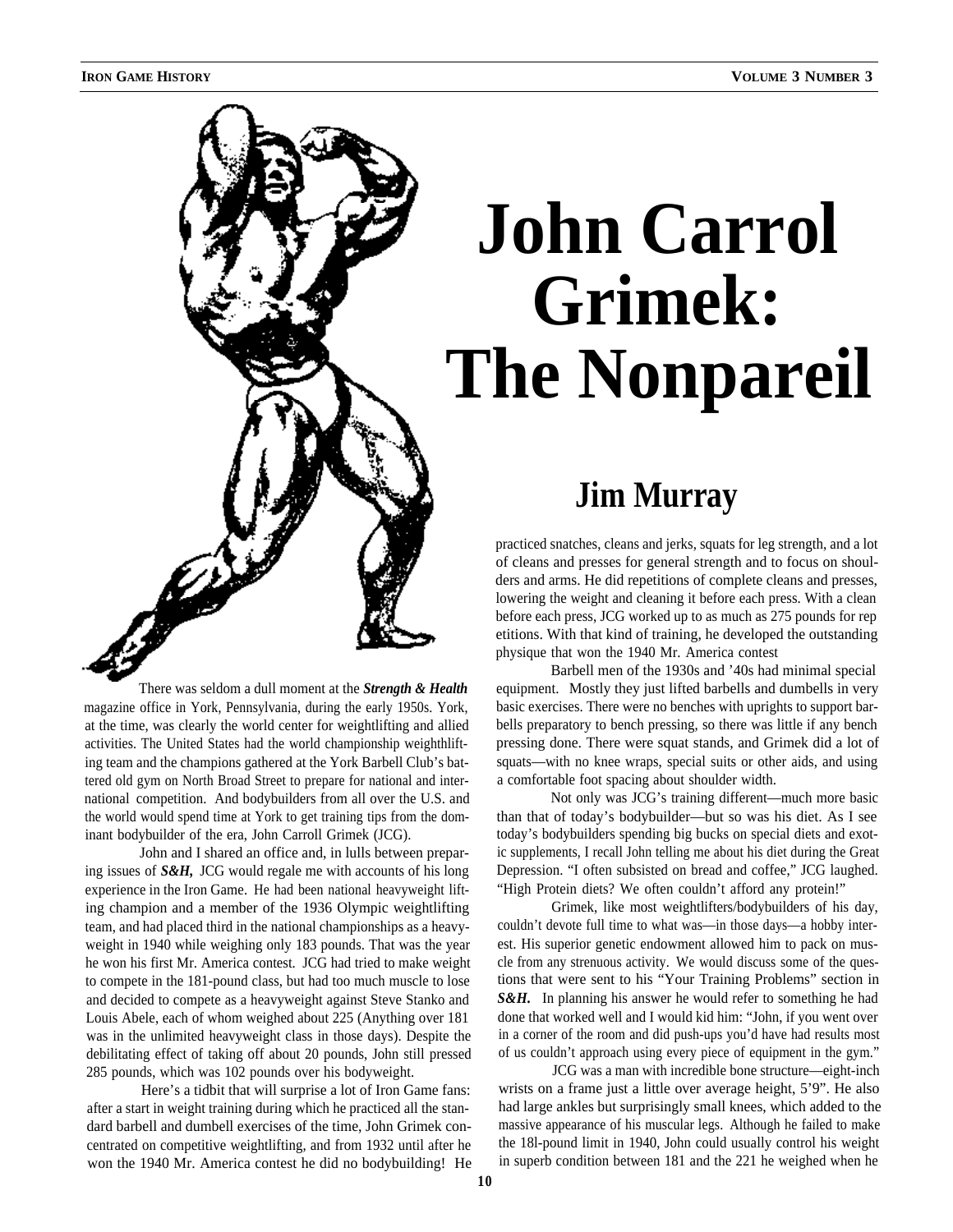

JOHN GRIMEK'S EXCEPTIONAL FLEXIBILITY HELPED TURN THE TIDE FOR THE ACCEPTANCE OF WEIGHT TRAINING BY ATHLETES. *PHOTO COURTESY: JIM MURRAY*

won his second Mr. America contest in 1941.

I had seen JCG for the fast time at the 1941 Mr. America contest. He had an indefinable quality that allowed him to stand out in a line-up of the nation's best built men, but what I remember most vividly was his grace and athleticism, despite his massive musculature. He was late in preparing for the contest, having stayed with his close friend, Steve Stanko, who was having difficulty making lifts that had been easy for him in training a few weeks earlier. John was doing his best to encourage Steve, who was experiencing mysterious leg pain. (Stanko had begun to suffer from phlebitis, a vascular disorder that was to end his weightlifting career just as he was beginning to reach his potential. Steve was never able to compete in Olympic lifting again after the 1941 national championships.)

The Mr. America contest was under way and JCG was just changing into his trunks when his name was called. He ran from the dressing room, leaped lithely up to the boxing ring where the lifting and posing were contested, and smoothly glided into his artistic muscular display. From that moment, the only question was—Who will win second place?

John was thirty-one when he won his second Mr. America title, resulting in a rule being passed that winners couldn't compete

again—since it seemed he would go on winning forever. When I joined him on the *S&H* staff in 1951, he was forty-one and I was astounded to see the superb condition he had retained at that "advanced age." I was only twenty-five at the time and like most young people, thought anyone over forty was "old."

That was nothing! In his eighties JCG retains beautiful proportions, with rounded, youthful-looking muscles. In the 1970s and '80s my work would often take me to Washington, D.C., and on the way home I would stop at York to see my old friends at the York Barbell Company. I remember walking in one day when John—then in his early 70s—was in the middle of a workout. He was performing repetition squats to bench level very easily with a weight of more than 300 pounds. In his mid-eighties John at last moderated his exercising a bit to pedaling a stationary exercise bike an hour a day and working out with a barbell loaded, he said, "to less weight than I used to warm up with."

While I was at York, JCG was always experimenting with equipment, trying exercises other bodybuilders practiced. A Steve Reeves visit in the late 1940s resulted in a Rube Goldberg long pulley exerciser being rigged up as a rowing-type lat pull device. There was a pulley high on the wall at one end of the room and a long cable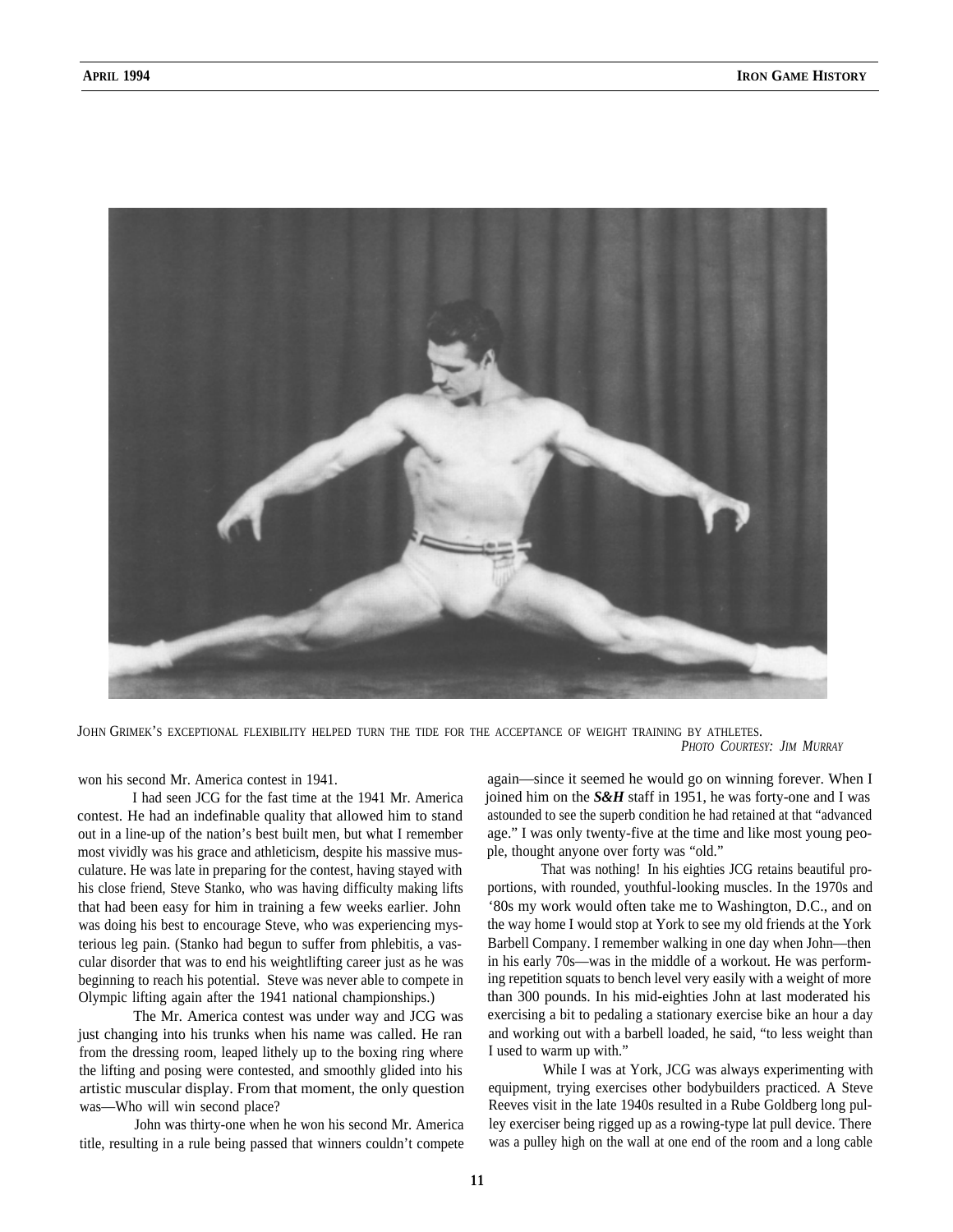from a stack of barbell plates through the pulley to a double handle attached to the other end. It reached past the farthest of the three lifting platforms in the gym. John would brace his feet against the platform and perform countless reps, dragging the weights up the wall and producing what could have been a sideline business with toothpicks that were ground off the wooden wall.

Another memory of JCG's training during the early 1950s: our office was right next to the big open gym on the second floor of the old York Barbell Company building on North Broad street. Late in the afternoon I would hear what sounded like a blacksmith hammering a piece of metal on an anvil. I knew then that the work day weight trained athletes.

their stated poundage.

In addition to experimenting with strength and muscle building exercises, John would try stunts that tested his flexibility. For a massively muscled man, he was surprisingly flexible and could sink into a full split to demonstrate that his legs weren't "musclebound." The dangers of "muscle-binding" were of concern to many in the Thirties and Forties. In fact, it was Grimek's demonstration of flexibility that prompted Dr. Peter Karpovich, the Springfield College physiologist, to conduct studies proving that strong, weight trained muscles contracted faster than weaker muscles. even those of non-

was over and John was pumping out dumbell presses on a very slightly inclined wooden bench in the gym. We used solid dumbells and he would warm up with something light, a pair of fifties and sixties. He lowered the weights well to the side, touching the inner globes to his shoulders, stretching his deltoids and pectorals, then pushed them up and in, tapping them together at the top of the movement It was the rhythmic tapping as the globes contacted that made the hammer-and-anvil clanging that summoned us to exercise.

Incidentally, at that stage of his career, JCG was doing many sets of high repetitions. I don't think he counted them, just going by the feel of the exercise, but he must have been doing from twelve to twenty reps per set as he worked up to a final set or two with a pair of overweight hundreds (about 104 pounds each) that had been rejected for sale at the York foundry because they were too much over



IN THIS EARLY PHOTO TAKEN BEFORE GRIMEK JOINED THE YORK BARBELL TEAM, HE IS SHOWN WITH A JACKSON BARBELL SET. NOTE THE HEAVY TAN.

*PHOTO : T ODD -MCLEAN COLLECTION .*

When I began to exercise with weights in 1939, everyone warned about the dangers of muscle-binding. I could see that getting stronger was helping me in football and throwing the javelin, but I was still worried about restricted mobility. As a result I did all kinds of stretching exercises. One I did with weights was to hold a barbell overhead with a wide grip, lower it all the way down behind my back, and "curl" it back to my shoulders. It was sort of like a gymnastic dislocate motion with a curl behind the back. One day I was doing the exercise in the York gym and worked up to 95 pounds, using a collar-to-collar grip. John was intrigued. With no previous practice on the exercise, he easily worked up to 120 pounds, demonstrating that his heavily muscled shoulders were flexible as well as strong.

There was a lot of laughter during workouts in the York gym during the 1950s. Grimek,